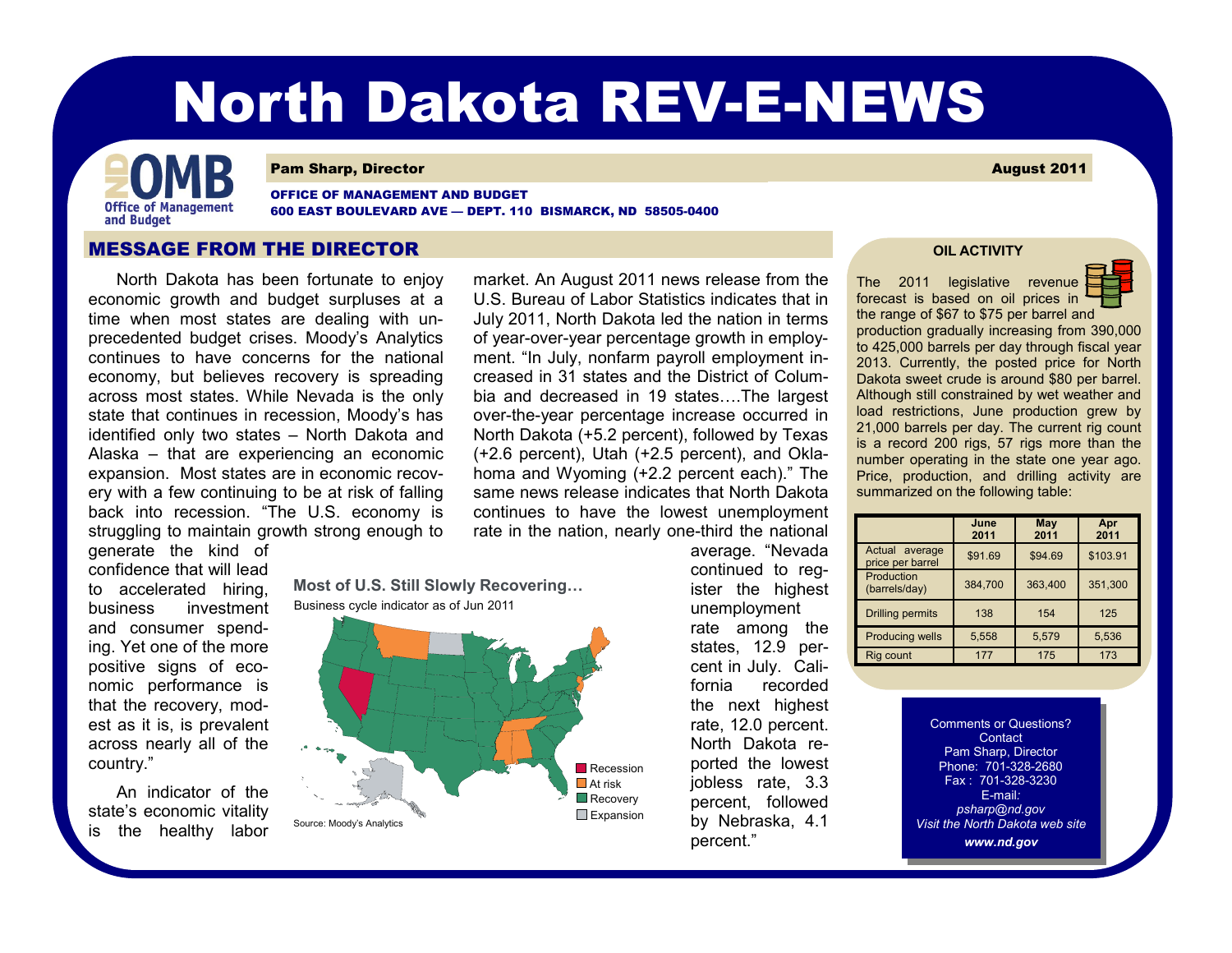# **STATEMENT OF GENERAL FUND REVENUES AND FORECASTS** *Compared to the Legislative Forecast* **2011-13 Biennium**

**July 2011**

|                                           |                                    | <b>Fiscal Month</b> |                 |                |                             | <b>Biennium To Date</b> |                |          |
|-------------------------------------------|------------------------------------|---------------------|-----------------|----------------|-----------------------------|-------------------------|----------------|----------|
| <b>Revenues and Transfers</b>             | <b>April 2011</b><br>Leg. Forecast | Actual              | <b>Variance</b> | <b>Percent</b> | April 2011<br>Leg. Forecast | Actual                  | Variance       | Percent  |
| <b>Sales Tax</b>                          | 62,561,000                         | 62,834,040          | 273,040         | 0.4%           | 62,561,000                  | 62,834,040              | 273,040        | 0.4%     |
| Motor Vehicle Excise Tax                  | 6,961,000                          | 6,468,097           | (492,903)       | $-7.1%$        | 6,961,000                   | 6,468,097               | (492, 903)     | $-7.1%$  |
| <b>Individual Income Tax</b>              | 39,265,000                         | 39,475,968          | 210,968         | 0.5%           | 39,265,000                  | 39,475,968              | 210,968        | 0.5%     |
| Corporate Income Tax                      |                                    | 293,940             | 293,940         | 100.0%         |                             | 293,940                 | 293,940        | 100.0%   |
| <b>Insurance Premium Tax</b>              | 150,000                            | 293,212             | 143,212         | 95.5%          | 150,000                     | 293,212                 | 143,212        | 95.5%    |
| <b>Financial Institutions Tax</b>         |                                    | 8,686               | 8,686           | 100.0%         |                             | 8,686                   | 8,686          | 100.0%   |
| <b>Oil &amp; Gas Production Tax</b>       |                                    |                     |                 |                |                             |                         |                |          |
| Oil Extraction Tax                        |                                    |                     |                 |                |                             |                         |                |          |
| <b>Gaming Tax</b>                         | 460,025                            | 486,978             | 26,953          | 5.9%           | 460,025                     | 486,978                 | 26,953         | 5.9%     |
| Lottery                                   |                                    |                     |                 |                |                             |                         |                |          |
| Cigarette & Tobacco Tax                   | 1,976,000                          | 1,873,445           | (102, 555)      | $-5.2%$        | 1,976,000                   | 1,873,445               | (102, 555)     | $-5.2%$  |
| Wholesale Liquor Tax                      | 673,000                            | 734,426             | 61,426          | 9.1%           | 673,000                     | 734,426                 | 61,426         | 9.1%     |
| <b>Coal Conversion Tax</b>                |                                    |                     |                 |                |                             |                         |                |          |
| <b>Mineral Leasing Fees</b>               | 1,416,667                          | 2,354,064           | 937,397         | 66.2%          | 1,416,667                   | 2,354,064               | 937,397        | 66.2%    |
| <b>Departmental Collections</b>           | 1,789,686                          | 885,696             | (903,990)       | $-50.5%$       | 1,789,686                   | 885,696                 | (903, 990)     | $-50.5%$ |
| Interest Income                           | 450,000                            | 150,182             | (299, 818)      | $-66.6%$       | 450,000                     | 150,182                 | (299, 818)     | $-66.6%$ |
| <b>State Mill &amp; Elevator-Transfer</b> |                                    |                     |                 |                |                             |                         |                |          |
| Major Special Fund Transfers              | 295,000,000                        | 295,000,000         | 0               | 0.0%           | 295,000,000                 | 295,000,000             | 0              | 0.0%     |
| <b>Other Transfers</b>                    | 185,625                            | 185,625             | $\Omega$        | 0.0%           | 185,625                     | 185,625                 | $\overline{0}$ | 0.0%     |
| <b>Total Revenues and Transfers</b>       | 410,888,003                        | 411,044,360         | 156,357         | 0.0%           | 410,888,003                 | 411,044,360             | 156,357        | 0.0%     |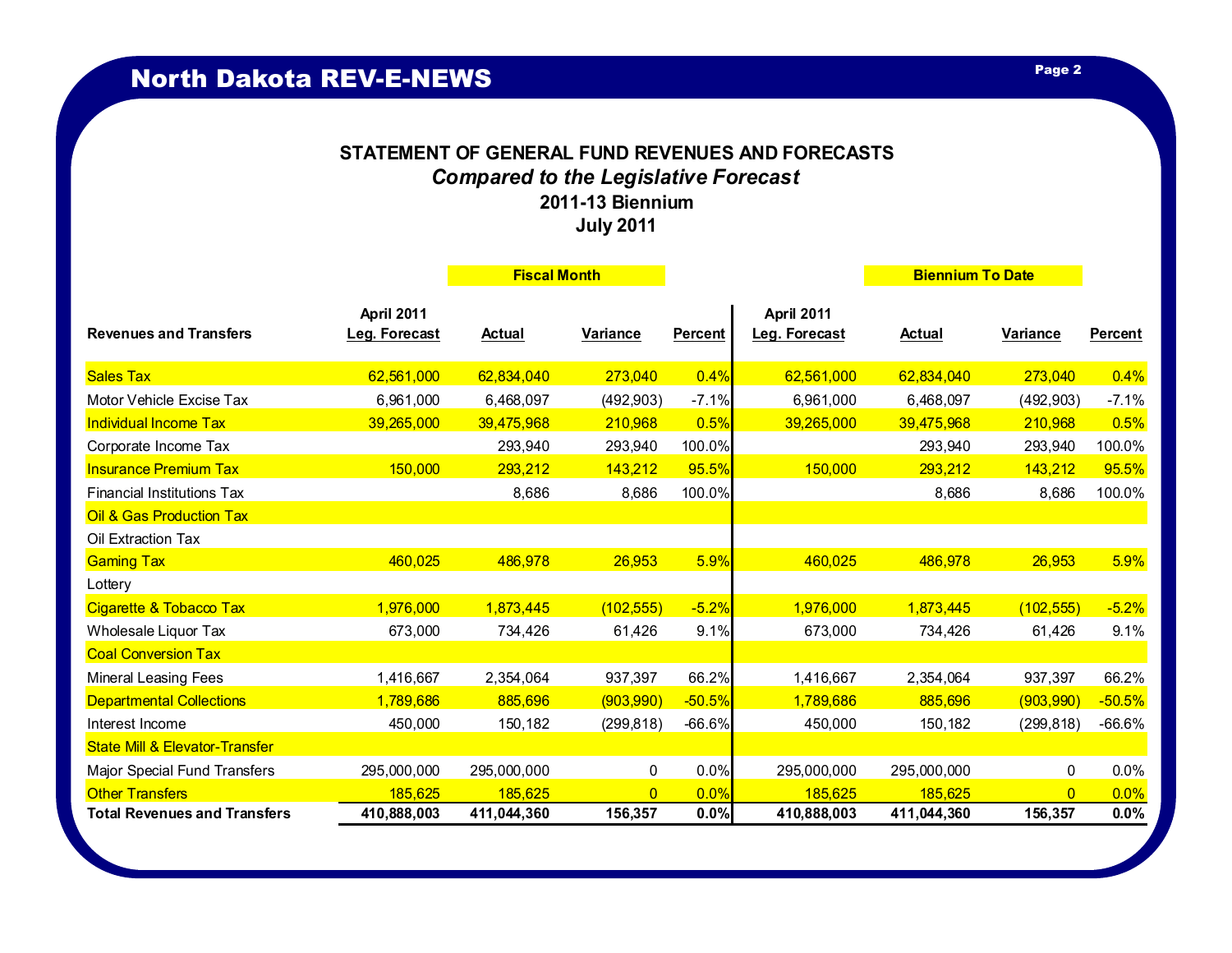## **STATEMENT OF GENERAL FUND REVENUES AND FORECASTS** *Compared to the Previous Biennium Revenues*

**2011-13 Biennium July 2011**

|                                           |              | <b>Fiscal Month</b> |                 |                | <b>Biennium To Date</b> |             |                 |                |
|-------------------------------------------|--------------|---------------------|-----------------|----------------|-------------------------|-------------|-----------------|----------------|
| <b>Revenues and Transfers</b>             | July<br>2009 | July<br><u>2011</u> | <b>Variance</b> | <b>Percent</b> | 2009-11                 | 2011-13     | <b>Variance</b> | <b>Percent</b> |
| <b>Sales Tax</b>                          | 52,196,545   | 62,834,040          | 10,637,495      | 20.4%          | 52,196,545              | 62,834,040  | 10,637,495      | 20.4%          |
| Motor Vehicle Excise Tax                  | 5,209,697    | 6,468,097           | 1,258,400       | 24.2%          | 5,209,697               | 6,468,097   | 1,258,400       | 24.2%          |
| <b>Individual Income Tax</b>              | 46,919,357   | 39,475,968          | (7,443,389)     | $-15.9%$       | 46,919,357              | 39,475,968  | (7, 443, 389)   | $-15.9%$       |
| Corporate Income Tax                      | 2,173,959    | 293,940             | (1,880,018)     | $-86.5%$       | 2,173,959               | 293,940     | (1,880,018)     | $-86.5%$       |
| <b>Insurance Premium Tax</b>              | 278,129      | 293,212             | 15,083          | 5.4%           | 278,129                 | 293,212     | 15,083          | 5.4%           |
| <b>Financial Institutions Tax</b>         |              | 8,686               | 8,686           | 100.0%         |                         | 8,686       | 8,686           | 100.0%         |
| Oil & Gas Production Tax                  |              |                     |                 |                |                         |             |                 |                |
| Oil Extraction Tax                        |              |                     |                 |                |                         |             |                 |                |
| <b>Gaming Tax</b>                         | 805,869      | 486,978             | (318, 891)      | $-39.6%$       | 805,869                 | 486,978     | (318, 891)      | $-39.6%$       |
| Lottery                                   |              |                     |                 |                |                         |             |                 |                |
| Cigarette & Tobacco Tax                   | 2,103,695    | 1,873,445           | (230, 250)      | $-10.9%$       | 2,103,695               | 1,873,445   | (230, 250)      | $-10.9%$       |
| Wholesale Liquor Tax                      | 708,549      | 734,426             | 25,878          | 3.7%           | 708,549                 | 734,426     | 25,878          | 3.7%           |
| <b>Coal Conversion Tax</b>                |              |                     |                 |                |                         |             |                 |                |
| <b>Mineral Leasing Fees</b>               | 808,015      | 2,354,064           | 1,546,049       | 191.3%         | 808,015                 | 2,354,064   | 1,546,049       | 191.3%         |
| <b>Departmental Collections</b>           | 1,064,177    | 885,696             | (178, 481)      | $-16.8%$       | 1,064,177               | 885,696     | (178, 481)      | $-16.8%$       |
| Interest Income                           | 429,848      | 150,182             | (279, 666)      | $-65.1%$       | 429,848                 | 150,182     | (279, 666)      | $-65.1%$       |
| <b>State Mill &amp; Elevator-Transfer</b> |              |                     |                 |                |                         |             |                 |                |
| Major Special Fund Transfers              | 295,000,000  | 295,000,000         | 0               | 0.0%           | 295,000,000             | 295,000,000 | 0               | 0.0%           |
| <b>Other Transfers</b>                    | 162,693      | 185,625             | 22,932          | 14.1%          | 162,693                 | 185,625     | 22,932          | <b>14.1%</b>   |
| <b>Total Revenues and Transfers</b>       | 407,860,533  | 411,044,360         | 3, 183, 827     | 0.8%           | 407,860,533             | 411,044,360 | 3,183,827       | 0.8%           |